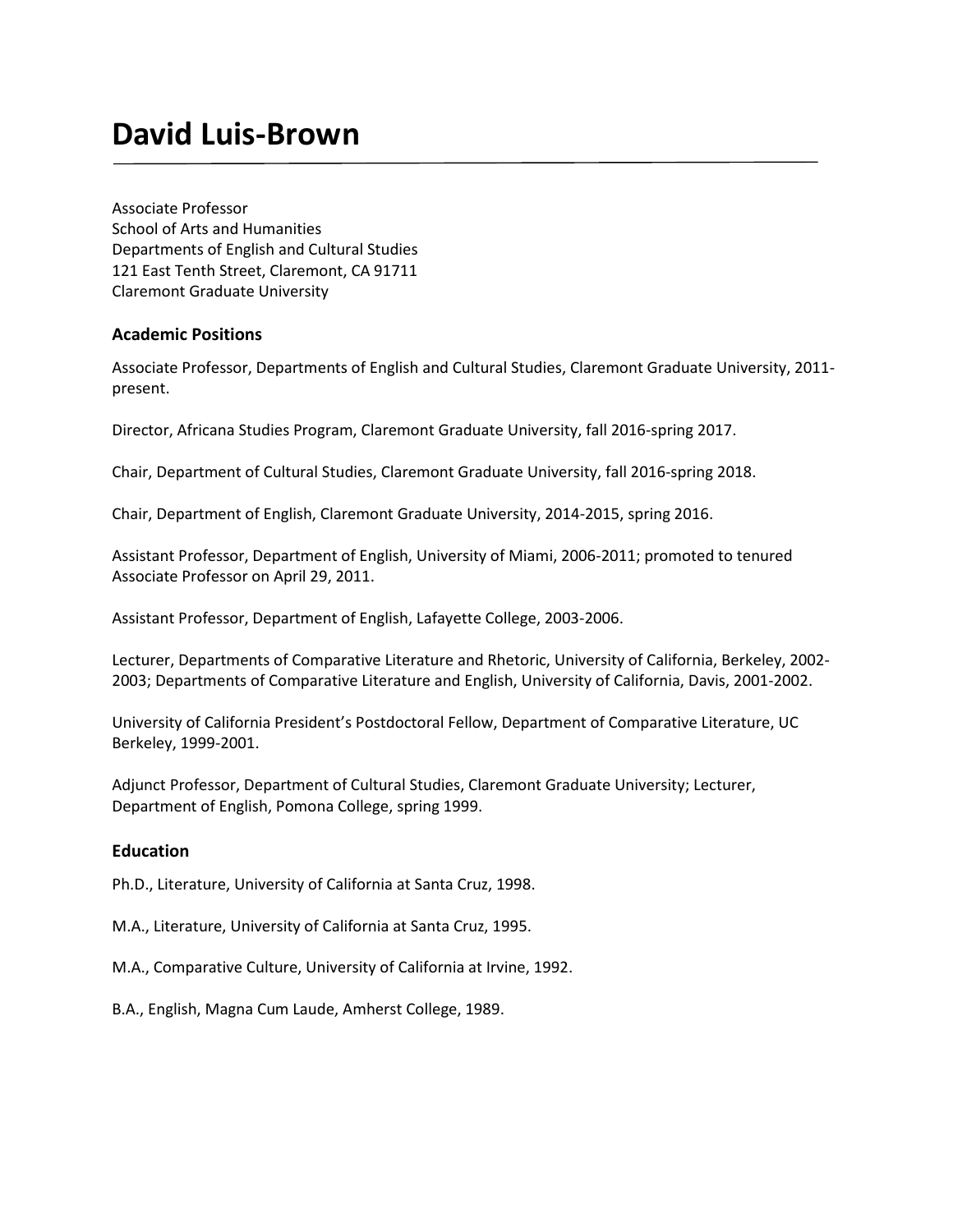## **Publications**

## **BOOKS**

## Published

*Waves of Decolonization: Discourses of Race and Hemispheric Citizenship in Cuba, Mexico and the United States***,** New Americanists series, Duke University Press, 2008.

Reviewed in the *American Historical Review*, *American Literature*, *American Literary History*, *American Quarterly, the Bulletin of Latin American Research, Criticism, Ethnohistory, History: Reviews of New Books,* the *Hispanic American Historical Review,* the *Journal of American Ethnic History*, the *Journal of*  American History, and Wadabagei: A Journal of the<sup>2</sup> *Ep*<sup>2</sup> Caribbean and its Diasporas.

## Under Submission

*The Sun of Jesús del Monte: A Cuban Abolitionist Novel* by Andrés Avelino de Orihuela. Translated and with an Introduction and Afterword by David Luis-Brown. This is a major antislavery novel that has gone virtually unnoticed both in Cuba and the United States. Under submission at the University of Virginia Press.

## In Progress

*Blazing at Midnight: Slave Rebellion and Social Identity in Cuban and U.S. Literature and Culture***.**  *Blazing at Midnight* is a comparative literary-historical analysis of the uses of slave rebellion in constructing social identity at moments of national crisis.

#### ARTICLES IN REFEREED JOURNALS

"Slave Rebellion and the Conundrum of Cosmopolitanism: Plácido and *La Escalera* in a Neglected Antislavery Novel by Orihuela." *Atlantic Studies* 9.2 (2012): 209-230.

"An 1848 for the Americas: the Black Atlantic, 'El negro mártir,' and Cuban Exile Anticolonialism." *American Literary History* 21.3 (2009): 431-463.

"'White Slaves' and the 'Arrogant *Mestiza*': Reconfiguring Whiteness in *The Squatter and the Don* and *Ramona." American Literature* (1997): 813-839.

## CHAPTERS IN BOOKS (peer-reviewed)

"La Escalera, Sentiment and Revolution in the Novels of Delany and Orihuela." *African American Literature in Transition, 1750-2015: Volume 4: 1830-1850*, ed. Benjamin Fagan, series ed. Jocelyn Moody. Cambridge University Press. Under contract. Forthcoming.

"The Transnational Imaginaries of Chicano/a Studies and Hemispheric Studies: Polycentric and Centrifugal Methodologies," *Bridges, Borders, Breaks: History, Narrative, & Nation in Twenty-First century Chicana/o Literary Criticism*, ed. Yolanda Padilla and Bill Orchard. University of Pittsburgh Press, Latina/o authors series, 2016.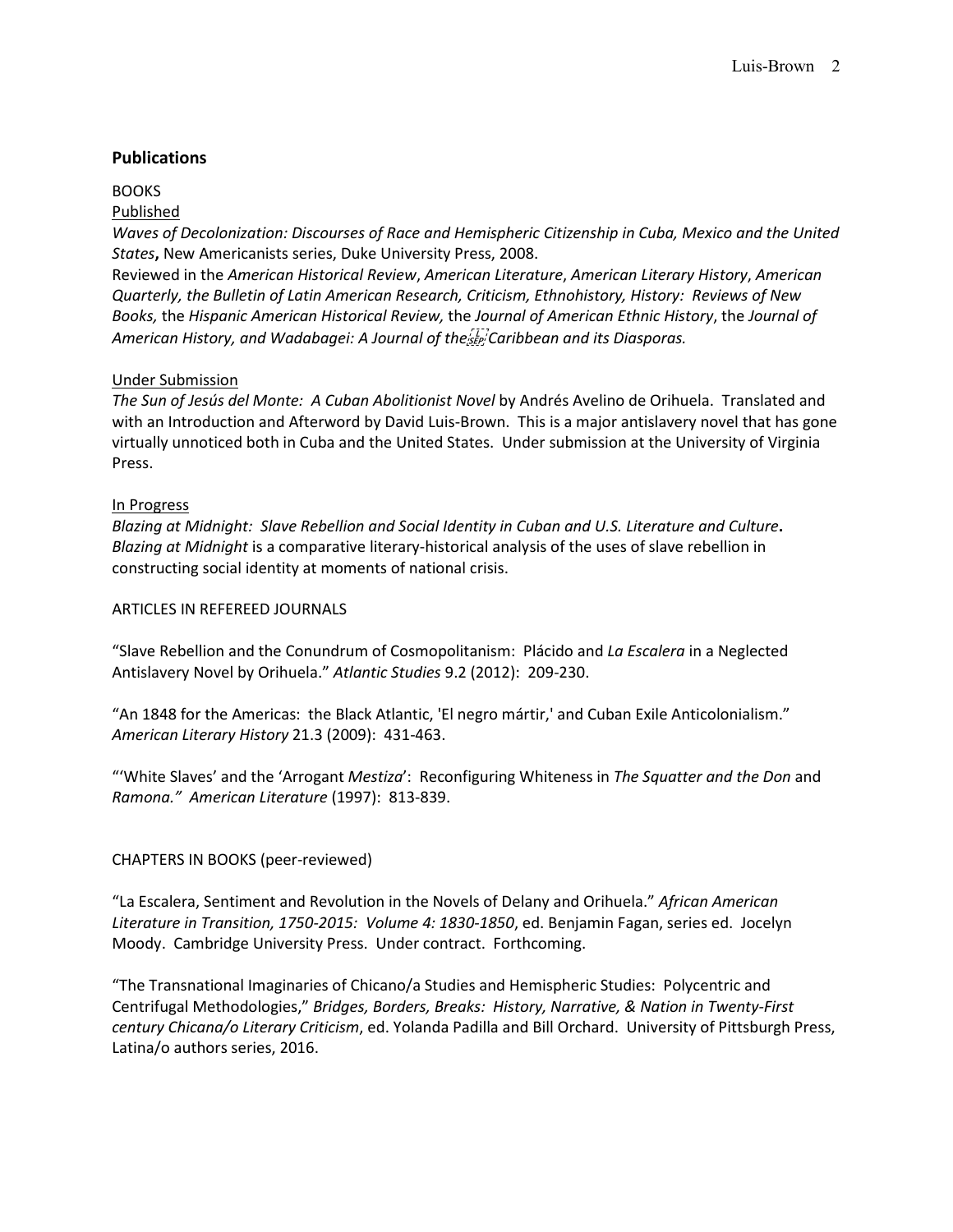"Cuban Negrismo, Mexican Indigenismo: Contesting Neocolonialism in the New Negro Movement." *Escape from New York! The "Harlem Renaissance" Reconsidered*, ed. Davarian L. Baldwin and Minkah Makalani. University of Minnesota Press, 2013.

"An *Uncle Tom's Cabin* for Cuba? Introduction to *The Sun of Jesús del Monte* by Andrés Avelino de Orihuela."

*The Sun of Jesús del Monte: A Cuban Abolitionist Novel by Andrés Avelino de Orihuela*. Trans. David Luis-Brown. Under submission.

"Afterword. Cosmopolitan Intimacies and Racial Revolution in *El Sol de Jesús del Monte* by Andrés Avelino de Orihuela." *The Sun of Jesús del Monte: A Cuban Abolitionist Novel by Andrés Avelino de Orihuela*. Trans. David Luis-Brown. Under submission.

## TRANSLATIONS

"*The Sun of Jesús del Monte: A Novel of Cuban Customs*" [Excerpts]. By Andrés Avelino de Orihuela. Trans. David Luis-Brown. *Atlantic Studies* 9.2 (2012): 231-243.

*The Sun of Jesús del Monte: A Cuban Abolitionist Novel* by Andrés Avelino de Orihuela. Under submission at the University of Virginia Press.

## BOOK REVIEWS

Rev. of *No God But Gain: The Untold Story of Cuban Slavery, the Monroe Doctrine, and the Making of the United States* by Stephen Chambers (New York: Verso 2015). *American Literary History Online Reviews*. Series VII. Published Aug. 9, 2016.

http://oxfordjournals.org/our\_journals/alhist/alhreview\_series7.html

Rev. of *Race to Revolution: The United States and Cuba during Slavery and Jim Crow* by Gerald Horne (Monthly Review Press, 2014). *American Historical Review* 120.4 (October 2015): 1454-1455.

"Transition or Self-Determination? Decolonizing U.S. Foreign Policy on Cuba." Rev. of *Cuba in the American Imagination* by Louis A. Pérez, Jr. and *That Infernal Little Cuban Republic: the United States and the Cuban Revolution* by Lars Schoultz. *CLIO: A Journal of Literature, History, and the Philosophy of History* 38.3 (2009): 349-357.

"A Journey of Political Awakening." Rev. of Juan Felipe Herrera, *Mayan Drifter: Chicano Poet in the Lowlands of America*. *San Francisco Chronicle Book Review* (Jan. 4, 1998): 4, 6.

## INTERVIEWS

"The Closest Farthest Away." Interview of Chi-wang Yang and Sage Lewis. With Lillian Manzor. The Center for the Humanities Insight Tracks Online Video Series. September 11, 2009. [http://humanities.miami.edu/programs/insighttracks.](http://humanities.miami.edu/programs/insighttracks)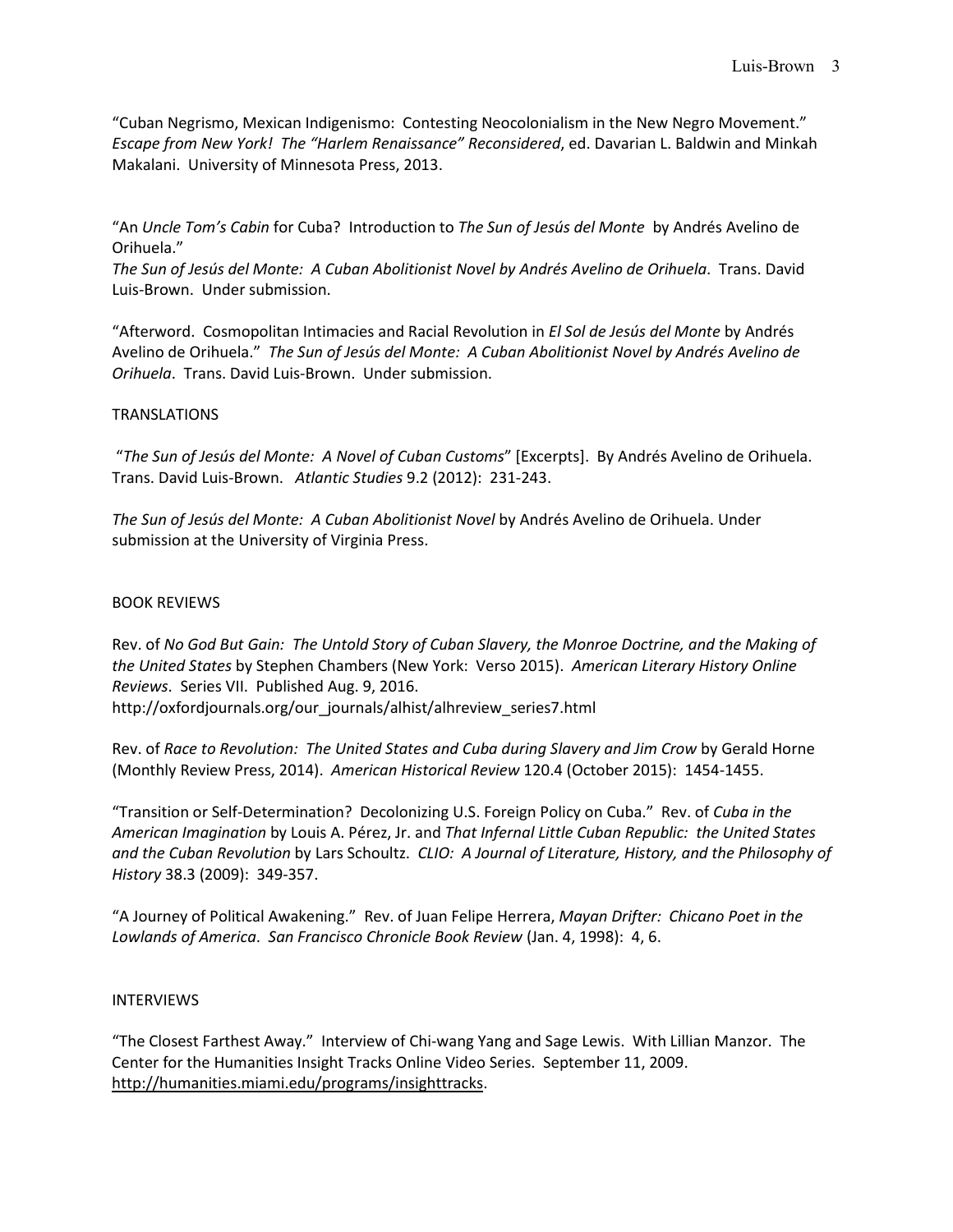## **Awards and Fellowships (selected)**

| Thornton F. Bradshaw Award, Claremont Graduate University, for "Transnational and Transdisciplinary<br>Cultural Studies: A Hemispheric Americas Lecture Series," 2016-2017. |
|-----------------------------------------------------------------------------------------------------------------------------------------------------------------------------|
| Sabbatical leave, Claremont Graduate University, Fall 2015.                                                                                                                 |
| Bogliasco Foundation Residential Fellowship, Genoa, Italy, November 16-December 18, 2015.                                                                                   |
| National Endowment for the Humanities Summer Stipend, June 1-August 1, 2015.                                                                                                |
| Alternate, American Council of Learned Societies Fellowship, 2015.                                                                                                          |
| Bradshaw Award to fund Race in the Americas Conference at Claremont Graduate University, April,<br>2014, \$25,000.                                                          |
| Fletcher Jones Foundation Faculty Research Grant, Claremont Graduate University, 2012-2013.                                                                                 |
| Kometzky Scholar Award, "Race in the Americas: A Transdisciplinary Reading Group in Culture, History,                                                                       |
| and Politics," Claremont Graduate University, 2012-2013.                                                                                                                    |
| Sabbatical leave, Claremont Graduate University, Spring 2012.                                                                                                               |
| Fellow, Center for the Humanities, University of Miami, 2011-2012 (declined).                                                                                               |
| General Research Support Award, competitively awarded, University of Miami, 2010.                                                                                           |
| Max Orovitz Summer Award in the Arts and the Humanities, competitively awarded, University of<br>Miami, 2009.                                                               |
| Sheila Biddle Ford Foundation Fellow, W. E. B. Du Bois Institute for African and African American                                                                           |
| Research, Harvard University, spring 2009.                                                                                                                                  |
| Visiting Scholar, Department of English, Harvard University, fall 2008.                                                                                                     |
| Junior Faculty Research Leave, University of Miami, fall 2008.                                                                                                              |
| Max Orovitz Summer Award in the Arts and the Humanities, competitively awarded, University of<br>Miami, 2007.                                                               |
| Summer Research Grant, competitively awarded, Lafayette College, summer 2005.                                                                                               |
| Andrew W. Mellon Foundation Research Fellowship, Library Company of Philadelphia and the Historical                                                                         |
| Society of Pennsylvania, summer, 2004.                                                                                                                                      |
| National Endowment for the Humanities Summer Institute Fellow, "The Americas of José Martí,"                                                                                |
| University of South Florida (Tampa) and the Centro de Estudios Martianos (Havana, Cuba), June                                                                               |
| 2-July 5, 2002.                                                                                                                                                             |
| University of California President's Postdoctoral Fellow, Department of Comparative Literature, UC                                                                          |
| Berkeley, 1999-2001.                                                                                                                                                        |
| National Endowment for the Humanities Summer Stipend, July 1-September 1, 2001.                                                                                             |
| University of California Humanities Research Institute Fellow, "The Culture of the Americas and the                                                                         |
| Narratives of Globalization," residential research group, UC Irvine, spring 1998.                                                                                           |

## **Areas of Interest**

Hemispheric Americas Studies, African Diaspora Studies, Latino/a Studies, Late Nineteenth- and early Twentieth-Century American Literature and Culture.

## **Invited Lectures**

Keynote Lecture, "La Escalera, Sentiment and Revolution in the novels of Martin R. Delany and Andrés Avelino de Orihuela." Fifth Biennial Conference, "Reinventing the Social: Movements and Narratives of Resistance, Dissension and Reconciliation in the Americas," International Association of Inter-American Studies, University of Coimbra, Portugal, March 22-24, 2018.

"Latinx Antislaveries and Other Visions of 'The Coming Unities': Horizontalist Critique and Solidarity in the Global South," in "Roundtable with the author, *From the Tricontinental to the Global South:*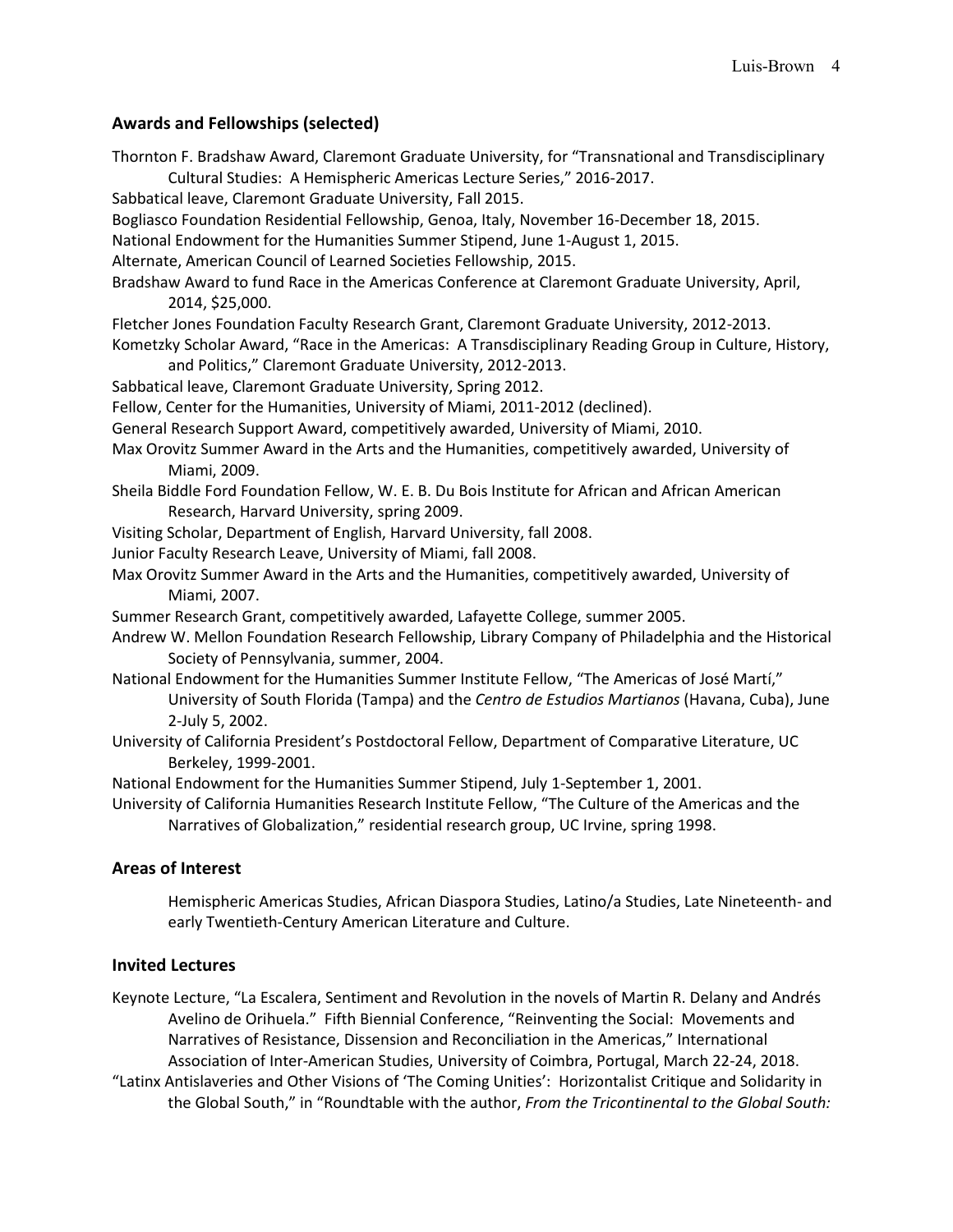*Race, Radicalism and Transnational Solidarity* by Anne Garland Mahler," Thinking the Global South: A Critical Vocabulary for the Twenty-First Century, Pennsylvania State University, March 16-17, 2018.

- "Blazing at Midnight: Slave Rebellion and Social Identity in Cuban and U.S. Culture" (workshop), TransAmerican Studies Working Group, Stanford Humanities Center, Stanford University, March 10, 2011.
- "Immigration, Politics, and Culture: Seven Provocations," The Immigrants' Dream panel, University of Miami Rotary Club invited lecture, April 20, 2011.
- "An 1848 for the Americas: the black Atlantic, 'El negro mártir,' and Cuban Exile Anticolonialism," Harvard University, April 29, 2009.

## **Papers, Panels and Conferences (selected)**

- "Representing La Escalera: Discourses of Sentiment and Revolution in Delany and Orihuela," Latin American Studies Association Conference (LASA), Lima Peru, April 29, 2017.
- Discussant, seminar on Nahum Chandler's "On Paragraph Four of 'The Conservation of Races' by W. E. B. Du Bois," University of California Consortium for Black Studies, University of California, Irvine, February 15, 2017.
- Discussant, seminar on Alex Borucki's *From Shipmates to Soldiers, Emerging Black Identities in the Río de la Plata*, University of California Consortium for Black Studies, Rising Scholars Book Seminar Series, University of California Irvine, March 2, 2016.
- Co-organizer (with Marlene Daut), "Race and the Age of Revolution in Hemispheric Studies." American Studies Association Annual Convention (ASA), October 9, 2015.
- "Translating *Uncle Tom's Cabin* for Cuba," in the roundtable "Our Translational America," ASA, Los Angeles, November 6-9, 2014.
- Organizer, "Race in the Americas: Rethinking Transnational Analysis," Bradshaw Conference, Claremont Graduate University, April 18-19, 2014.
- Chair and Commentator, "Payback: The Incorporation and Marginalization of Latinas and Latinos in the United States," ASA, Washington D. C., November 21-24, 2013.
- "Latino Antislaveries," New Approaches to the Latino Nineteenth Century session arranged by the Division on Chicana and Chicano Literature, Modern Language Association, 2013.
- "Slave Rebellion and the Conundrum of Cosmopolitanism: Plácido and La Escalera in a Neglected Cuban Antislavery Novel by Orihuela," C19 Conference, University of California, Berkeley, April 12-15, 2012; Latin American Studies Association Conference, San Francisco, May 23-26, 2012.
- "Cosmopolitanism and the Conundrum of Race in a Cuban Antislavery Novel: *The Sun of Jesús del Monte*  by Andrés Avelino de Orihuela," English Department Colloquium, University of Miami, October 21, 2010.
- "Cosmopolitanism, Abolitionism, and Slave Rebellion: Orihuela's *The Sun of Jesús del Monte: A Novel of Cuban Customs*," Chicano Literature Now session, American Comparative Literature Association (ACLA), New Orleans, April 1-4, 2010.
- **"**Memory, Potentiality, and the Antipodes of Social Identity in Slave Societies: *Guajiros*, Poor Whites, and Haiti in Faulkner and Villaverde," Modern Language Association (MLA), Philadelphia, December 28, 2009.
- Chair and commentator, "Reframing American Studies: Hemispheric Citizenship and Transnational Affiliation in the Americas," ASA, Washington D.C., November 7, 2009.
- Presentation on *Waves of Decolonization: Discourses of Race and Hemispheric Citizenship in Cuba, Mexico and the United States*. Books and Books, Coral Gables, Florida, October 10, 2009.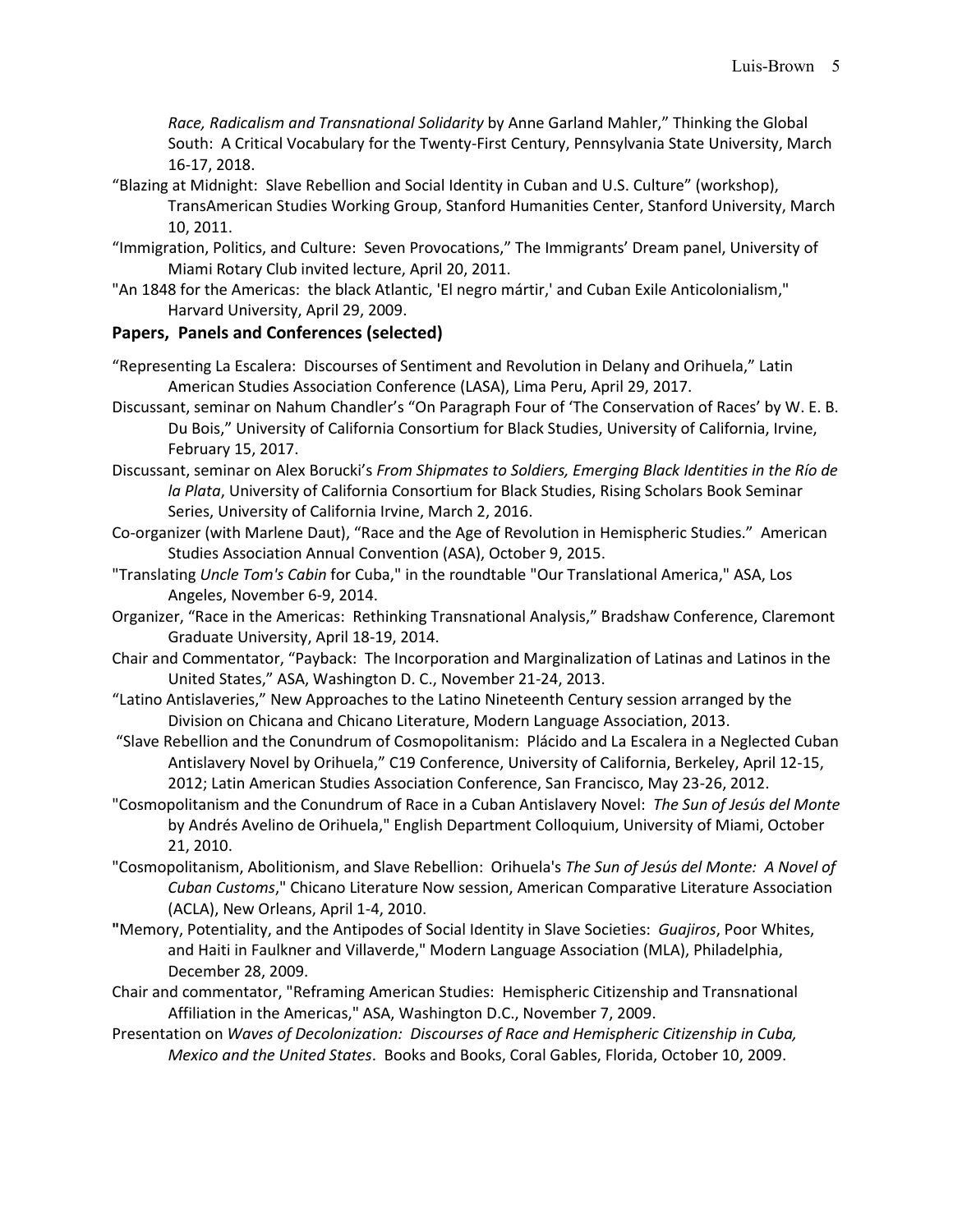- "Travel Narratives and Comparative Slaveries in Cuba and the United States," Black Atlantic panel, Latin American Studies Association (LASA) International Congress, Rio de Janeiro, Brazil, June 11-14, 2009.
- "The Antipodes of Social Identity in Slave Societies: Guajiros, Poor Whites, and Haiti in Faulkner and Villaverde." W. E. B. Du Bois Institute work-in-progress workshop, Harvard University, April 8, 2009.
- "Traveling Theories of Race in Cuba and the United States," Genre and Genetics panel (convened by Bill Brown), MLA, San Francisco, Dec. 27-30, 2008.
- "Traveling Theories of Race," Unauthorized States conference (convened by Ivy Wilson), University of Notre Dame, April 4, 2008.
- "'Phantasm of Liberty': 1848, the black Atlantic, and Cuban Exile Anticolonialism in New York City," roundtable discussion, Atlantic Studies Research Group, University of Miami, Sept. 14, 2007.
- "Did Bush Knock Down the Towers? Latinos Indict the National Security State," guest lecture for Latin American Studies 302, "Migration, Migrant Labor and Social Movements in the Americas," University of Miami, April 17, 2007.
- "The American 1848 in Latino New York: The Cuban Exile Movement, Republicanism and Slavery," LASA, San Juan, Puerto Rico, March 15-18, 2006.
- "Republicanism and Race in 1850s New York," delivered at the session, "(In)Comparable Américas? Writing Race and Ethnicity in the Hemisphere," MLA, Dec. 27-30, 2005.
- "Independence or the Lash: Race and the Reconfiguration of Cuban Anticolonialism in the 1850s," delivered at the session, MLA, Dec. 27-30, 2005.
- Chair, "Crossroads of Colonialism and Empire: The Emergence of the U.S. as an Imperial Power," ASA, Atlanta, Nov. 11-14, 2004.
- "Anticolonialism, Race, and Nation: The Question of the Annexation of Cuba in the 1850s," ASA, Atlanta, Nov. 11-14, 2004.
- "Slave Rebellion, Identity and Social Change in Cuba and the U.S," The Library Company of Philadelphia, June 16, 2004.
- "The Racial Politics of Black and Cuban Exile Anticolonialism in the 1850s," Afro-Latin/American Research Association Conference, San Juan, Puerto Rico, August 10-15, 2004.
- "'Rising Tides of Color': Theories of Race and Migration in Boas, Park, Gamio and Hurston," MLA, San Diego, Dec. 30, 2003.
- Chair, "Postcolonial Encounters" Session, MLA, San Diego, December 30, 2003.
- "Implosive Nationalism: Race and Anticolonialism in Cuban Exile Writings in New York in the 1840s and 1850s," ACLA, Puerto Rico, April 11-14, 2002.

# **Teaching and Advising**

## Graduate courses

*Claremont Graduate University*

•Africana Studies 338/Cultural Studies 315, Concepts and Methods of Africana Studies, spring 2017

•Cultural Studies 305 Cultural Studies and its Theoretical Legacies: Britain, the United States, and Latin America, fall 2012

- •Cultural Studies 308, Comparative Cultural Studies, spring 2014, spring 2016
- •Cultural Studies 316 Latino/a and Latin American Cultural Studies, fall 2016
- •Cultural Studies 317, Mapping Latino/a/x Studies, fall 2011, fall 2017
- •Cultural Studies 418, Race in the Americas, fall 2014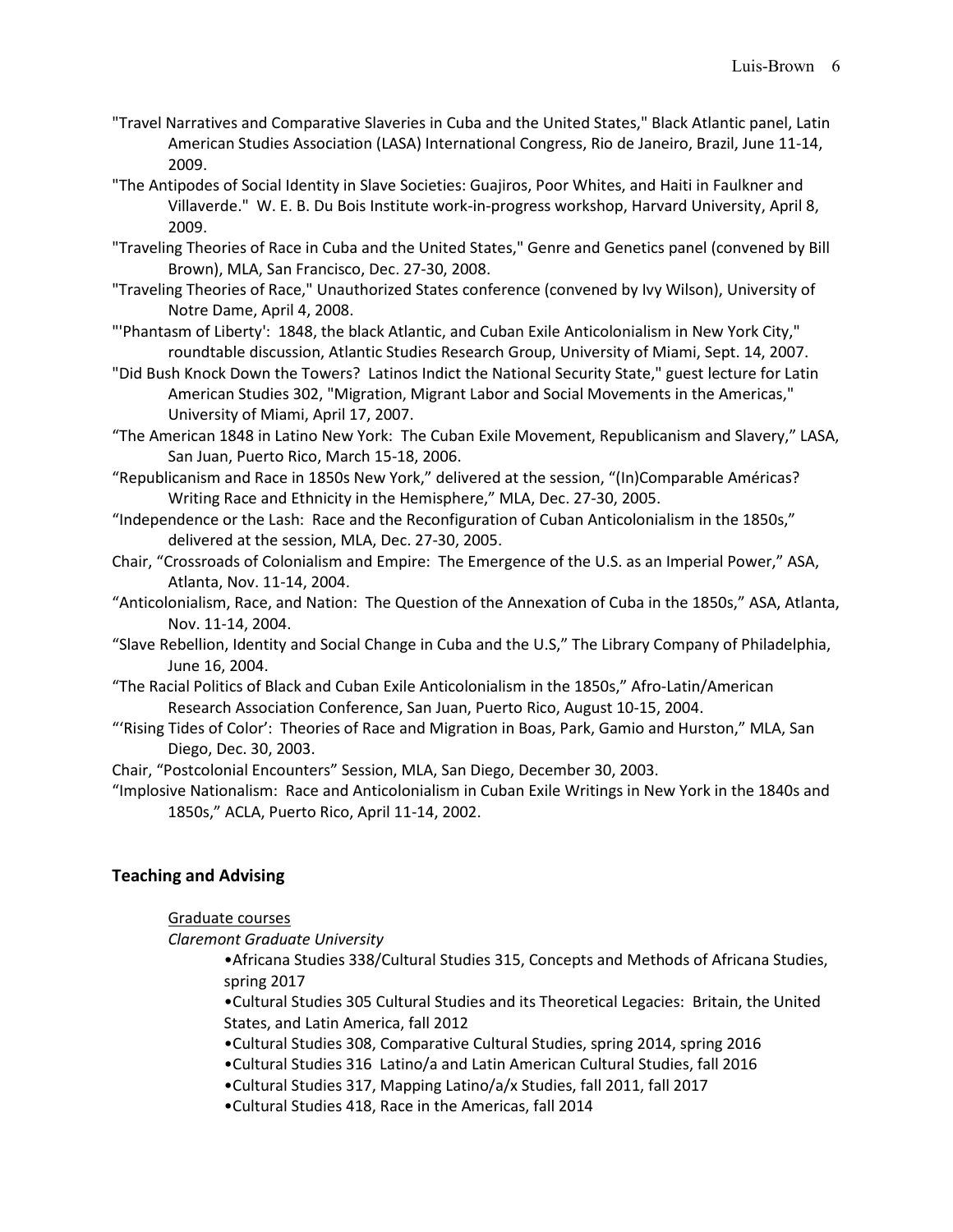•Cultural Studies 428, Nineteenth-Century American Popular Culture, spring 2015 •Cultural Studies 461, Biopower and Race: Foucault, Agamben, Butler, and Beyond, spring 2013

•Cultural Studies 462, Black Diaspora Cultural Studies, fall 2013

•English 359, Nineteenth-Century American Literature, fall 2011, spring 2017

- •English 374, Comparative Slaveries in the Americas, fall 2012, fall 2014, fall 2017
- •English 406, American Literature and Political Theory, spring 2014
- •English 408, American Liteature and the Social Sciences, summer 2012, spring 2016
- •English 456 Hemispheric Americas Studies, fall 2013, fall 2016
- •English 467, U.S. Latino/a Literature and Culture, spring 2013, spring 2015

## *University of Miami*

•English 689, Race in the Americas: Slavery, Coloniality, and Culture, fall 2010

•English 682, Contemporary Criticism and Theory - Bodies of Theory: Biopolitics, Coloniality and (Queer) Hybridity, fall 2009

•English 668, The Seeds of "Our America": Transnationalism in Early Latino/a Literature and Culture, spring 2007

## Undergraduate courses

## *University of Miami*

•American Studies 310/English 395, The United States, Transnationalism, and Globalization

•English 486, Early African American Literature: The "World Aspect" of the "Color Line"

- •English 360, Comparative Literature of the Black World: Slavery in the Americas
- •English 395, Latino/a Metropolis: Culture and the Latinization of Contemporary Urban America
- •English 210, Introduction to Latino/a Studies
- •English 321, Major American Novels
- •English 492, Postcolonial Literature and Theory

## *Lafayette College*

- •The Dream is Over: Los Angeles Between Sunshine and *Noir*;
- •American Literature and its Backgrounds (survey to 1900)
- •The Nineteenth-Century American Novel
- •Nationalism, Patriotism and Empire: 9/11 and World War I
- •Latinos/-as and U.S. Culture--An Introduction
- •Postcolonial Literature: Imperialism, Decolonization and the "Mental Revolution"
- •College Writing: Race, Representation and Violence…the Los Angeles Riots of 1992

•First Year Seminar: The Americas in the 1920s; Slavery and the Problem of Resistance in the U.S. and Cuba

## Dissertation Chair, Claremont Graduate University

•Daniel Lanza Rivers, Departments of English and Cultural Studies, "Wild California: Queering Landscape, Development, and Desire in the Regional Imagination," dissertation, spring 2016. •Anthony Blacksher, Cultural Studies, "Life After Def: Representing the New(er) Black Realism in *Russell Simmons Presents Def Poetry Jam*," dissertation; anticipated completion date fall 2018.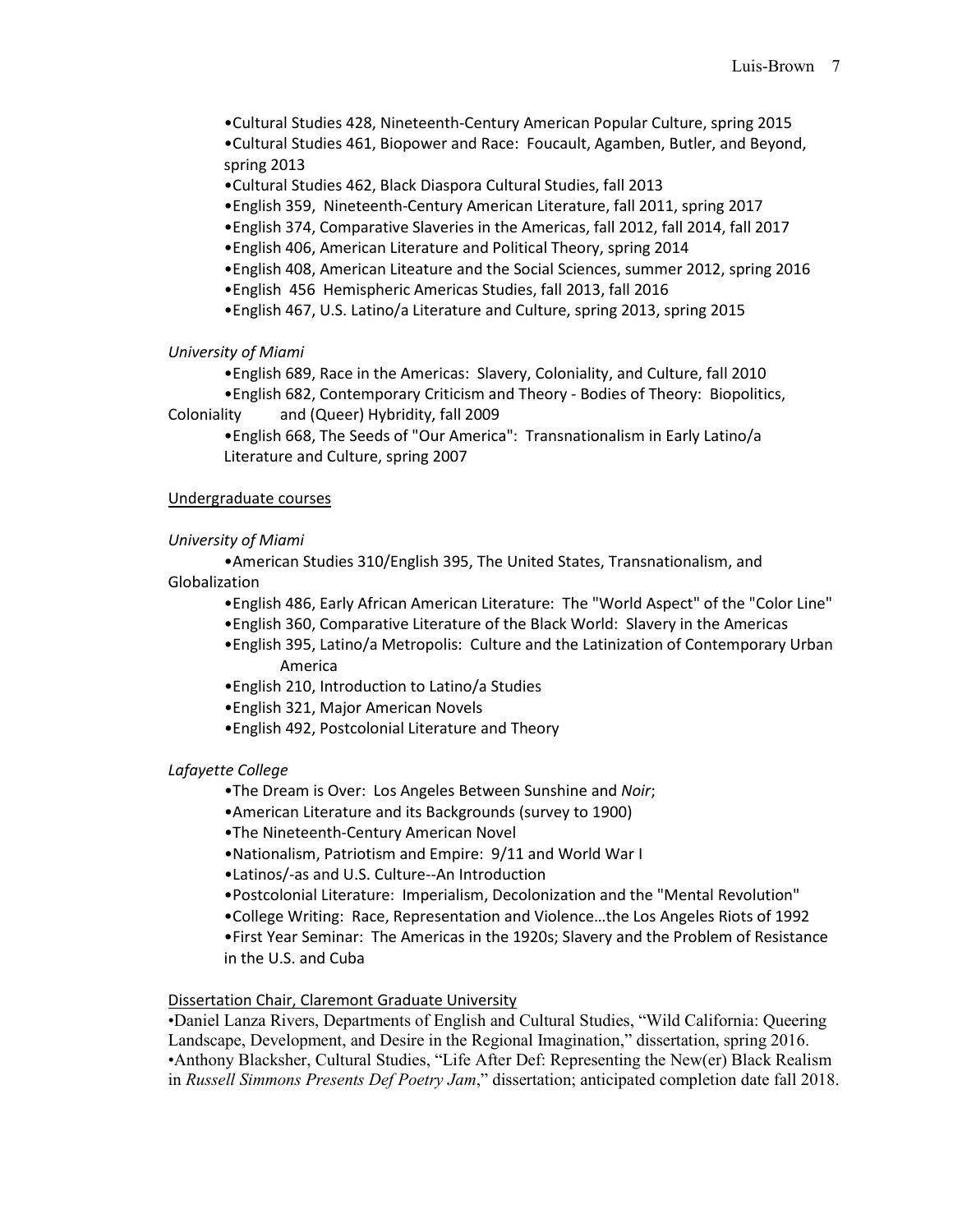•Bethany Burns Avalos, English, "Island Empire: Literary and Cultural Responses to U.S. Imperialism in Hawaii and Puerto Rico," dissertation on hemispheric Americas studies in progress.

•Alexander Lalama, " $i_i$  Que?! Punks, Goths, and Musical Outsiders in Latinx Literature," dissertation in progress.

•Kristina Krause, Department of English, "Resisting Erasure: The Shared Photographic Aesthetic, Gender, and Identity in the Work of Early Twentieth-Century American Women Writers and Photographers," dissertation on hemispheric Americas studies in progress.

•Kristina Munz Koester, English, "Literary Orphans and Liminality: Nineteenth-Century Women Authors' Influences on Western Hemispheric Nationalisms," dissertation on hemispheric Americas studies in progress.

•Susan Garman, Department of English, dissertation on hemispheric Americas studies in progress.

•Diana Luu, "The Feel of the Road: Women on the Road in Post 1945 American Literature and Culture," English, dissertation in progress.

•Teah Goldberg, "The Daughters of Sycorax: Female Subjectivity in Postcolonial Adaptation."

•Ghadheir Alkindi, "Making a Way Out of No Way: An Examination of the New Woman in Nineteenth-Century American Fiction."

•Jaji Hammer, "Religion in U.S. Immigrant Literature," dissertation in progress.

Dissertation Committees, Claremont Graduate University

•Shuo Lee, "Ideology: Theory and Politics," dissertation submitted in partial fulfillment for the degree

of Ph.D. in Cultural Studies, Fall 2013. Currently Assistant Professor, Chaoyang University of Technology, Taiwan.

•Stacey Coulter, "Kamala Markandaya (1924-2004)," Ph.D. dissertation, 2015.

•Renee Willers, "Ghosts and Shadows in Toni Morrison's *Beloved*, Maxine Hong Kingston's *Woman Warrior*, Louise Erdrich's *Tracks*, and Ana Castillo's *So Far From God*," Ph.D. dissertation, spring 2015.

•Danelle Dyckhoff Stelzriede, "Spectral Subjects in Historical Fiction: Recovering the Ghosts of United States Empire," Ph.D. dissertation, spring 2015.

•Tony Deryan, "The Lyric of Addiction as Desire in Postwar Hollywood Cinema." Ph.D. dissertation, fall 2016.

•Jung-Hsien Lin, Cultural Studies, "Strange Intimacy, Intimate Stranger: (Re)Inscribing Lacan's Four Discourses of Intersubjectivity in Queering the Structure of Love Towards the Ethics of Psychoanalysis," expected submission spring 2019.

•Adrienne Benally, Cultural Studies/Native American Studies work in progress.

•Seung-Min (Kevin) Song, "Transcendence: Kant, Lacan, Mid-Nineteenth-Century American Literature," Department of English, spring 2016.

•María Leonor Cadena, Department of Cultural Studies, "The Maya For Sale: Negotiating Mayaness," Ph.D., Spring 2017.

•Christopher Potts, Department of English

•Seth Rushton, Department of English, "'To Forerun and Signify What is to be Expected': The Literary Reinscription of Order in King Philip's War," dissertation in progress.

•April Anderson, Department of English, "Engaging Nature: American Women Poets and the Ecological Sublime," Ph.D. May 2016.

•Maureen Salsitz, Cultural Studies

•Elaine Ventner, Cultural Studies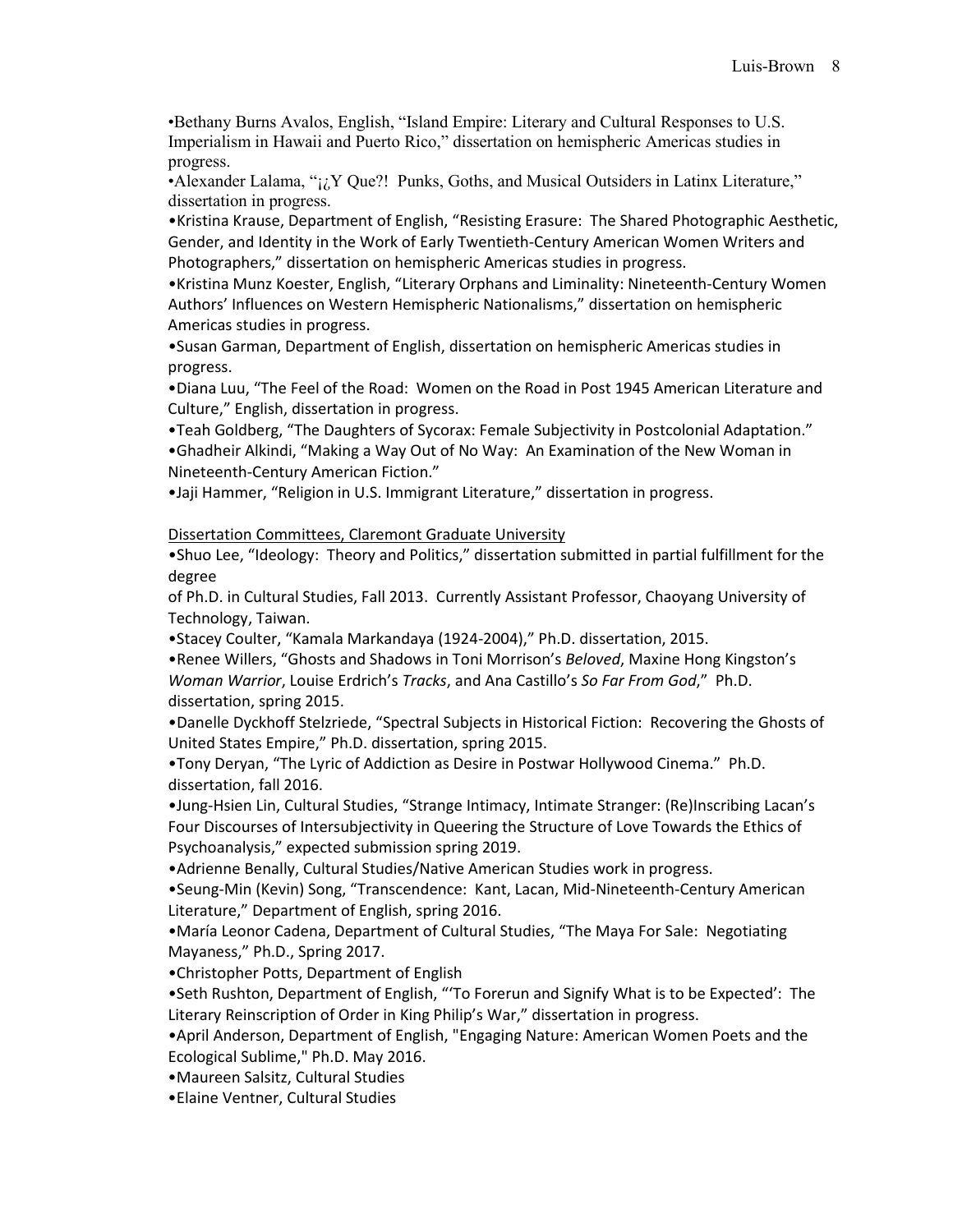- •Mike Wang, Cultural Studies
- •Jason Hiebert, Religion

Qualifying Exam Committees, Claremont Graduate University

- •Daniel Lanza, Departments of English and Cultural Studies, fall 2014.
- •Ghadeir Alkindi, Department of English, fall, 2014.
- •Chase Knowles, Department of Religion, Fall 2011-present.
- •Kristina Munz, Department of English, Fall 2011-Spring 2012.
- •María Leonor Cadena, Department of Cultural Studies, Spring 2013.
- •Adrienne Benally, Department of Cultural Studies, Fall 2013.
- •Bethany Avalos, Department of English, Fall 2013.
- •Diana Luu, Department of English, January, 2014
- •Susan Garman, Department of English, January, 2014.
- •Seung-Min (Kevin) Song, Department of English, September, 2014.
- •Elwing González, January, 2015.
- •April Fryckenburg, Department of English. Date tbd.
- •Ghadeir Alkindi, Department of English.
- •April Anderson, Department of English.
- •Yi-Ju (Yetta) Liao, Department of English. Date tbd.
- •Jason Hiebert, Department of Religion. Spring 2017.
- •Christopher Potts, Department of Cultural Studies. Date tbd.
- •Seth Rushton, Department of English, August, 2015
- •Mike Wang, Department of Cultural Studies, December, 2015.
- •Linsey Betts, Department of English.
- •Jaji Crocker, Departments of English and Religion, fall 2017.
- •Victor Haynes, fall 2017.
- •Malcolm Oliver, fall 2017-spring 2018.

## Dissertation Committee Member, University of Miami

•Brandi Kellett, "Haunting Witnesses: Diasporic Consciousness in Caribbean and African American Writing," Department of English, Ph.D. diss. filed December, 2010. Adjunct faculty, Lipscomb University, Nashville, Tennessee.

•Carmen Ruiz-Castaneda, "Three Poets and a Painter: The Baroque Imaginations of José Lezama Lima, Derek Walcott, Seamus Heaney and Dunstan St. Omer," Department of English, 2009- 2012.

•Josie Urbistondo, "Sexed Object/Vexed Subject: Caribbean Female Authors Write the Body," Department of English, 2009-2012.

## Qualifying Exam Committees, University of Miami

•Rosario Catalina Ramírez, Department of Modern Languages and Literatures, September 29, 2011.

•Stephanie Selvick, Department of English, February, 2011. Currently Assistant Professor at Utica College, New York.

•Josie Urbistondo, Department of English, December, 2009. Currently a lecturer, English Composition, University of Miami.

Director of Undergraduate Theses *University of Miami*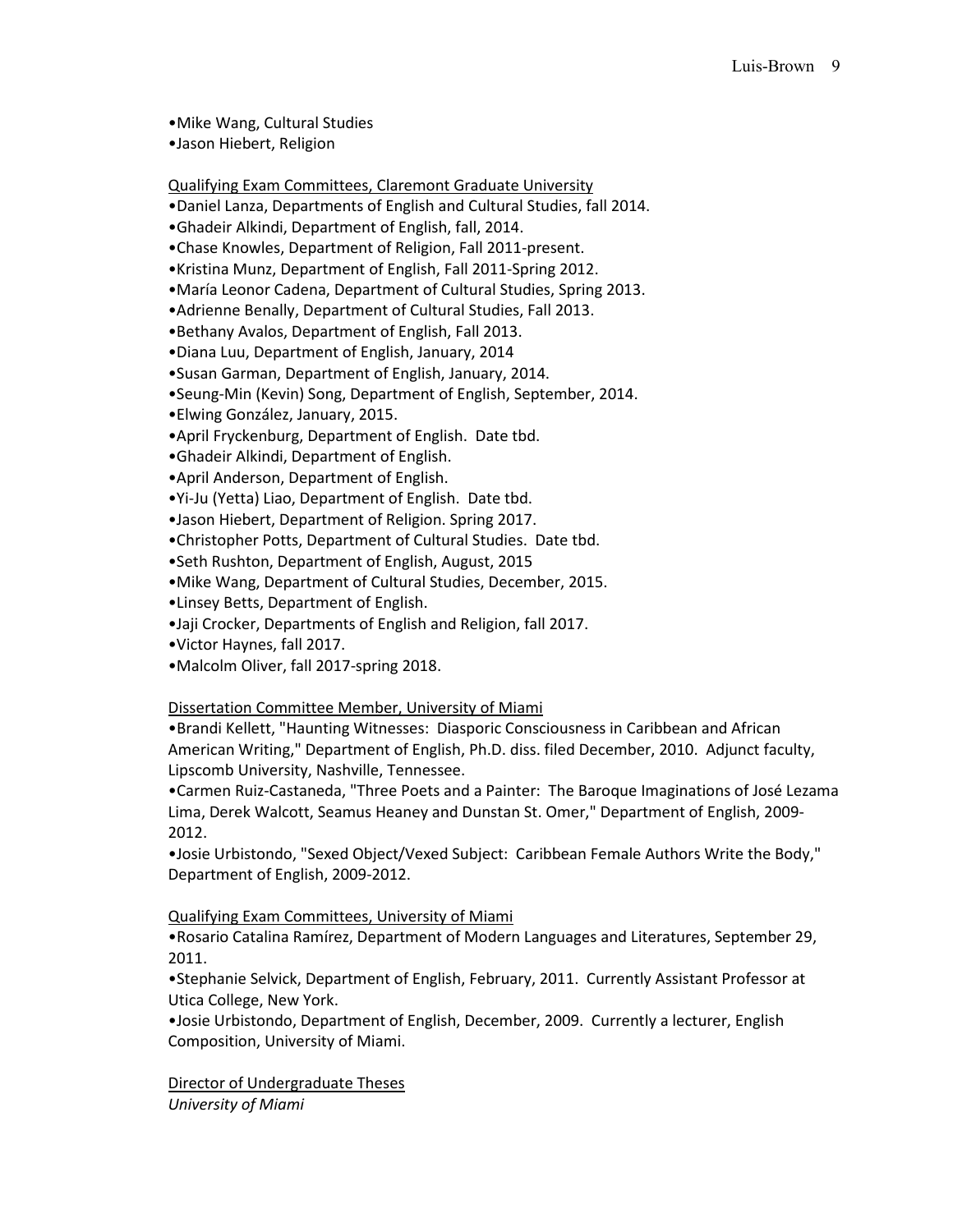•"Immigration Laws - Public Policy, Ethics, and Cultural Experiences," by Annery Pulgar, B.A. English (Magna Cum Laude), 2008.

•"NAFTA, Globalization, and Culture," by Haley Kornfield, an American Studies honors thesis, 2011.

*Lafayette College*

•"Resisting Exclusion: Contemporary Native American Literature as a Form of Resistance" by Jesslyn Roebuck, B.A. English, 2006.

## **Professional Activities**

Participant, Critical Historiography Workshop on W. E. B. Du Bois's *Black Reconstruction*, the University of California Consortium for Black Studies, UC Irvine, February-June, 2017.

Participant, Workshop on Diversity and Inclusion led by Sumi Pendakur, Associate Dean for Institutional Diversity at Harvey Mudd College, April 21, 2016.

Participant, Workshop on Diversity led by JoAnn Moody, Claremont Graduate University, January 22, 2015.

Organizer, "Race in the Americas: Rethinking Transnational Analysis," Bradshaw Conference, School of Arts and Humanities, Claremont Graduate University, April 18-19, 2014.

Faculty mentor, University of California Riverside Dissertation Writers' Retreat in the Humanities and Social Sciences, Big Bear, California, September 11-15, 2013.

Founder and Director, Race in the Americas: A Transdisciplinary Reading Group in Culture, History, and Politics. Claremont Graduate University, Fall 2012-Spring 2013.

Codirector and cofounder, Hemispheric Studies Interdisciplinary Research Group, Center for the Humanities, University of Miami, 2009-2011.

Reader of book proposal, Routledge, 2007.

Member of the American Studies Association, the Latin American Studies Association and the Modern Language Association.

Member of the Atlantic Studies Reading Group, University of Miami, 2006-2011.

## **Service**

Committees

Chair, Target of Opportunity Search Committee for position in black diaspora literature and culture,

Departments of Cultural Studies and English, Claremont Graduate University (CGU), Spring 2017. Curriculum Committee, CGU, Fall 2014-present.

Transdisciplinary Advisory Committee, CGU, Fall 2013-2015

Business and Finance Committee, CGU, Fall 2013-2016.

English Department Search Committee, CGU, 2011-2012.

Graduate Student Admissions committees, departments of Cultural Studies and English, CGU, Fall 2011 present.

American Studies Steering Committee, University of Miami, 2006-spring 2008; 2009-2011.

English Department Undergraduate Curriculum Committee, University of Miami, 2007-2008.

Graduate Studies Committee, Department of English, University of Miami, fall 2009-present.

Latin American and Caribbean Studies Advisory Committee, Lafayette, College, 2005-2006. Student Life Committee, Lafayette College, 2004-2006.

English Department Literary History Committee, Lafayette College, 2003-2004.